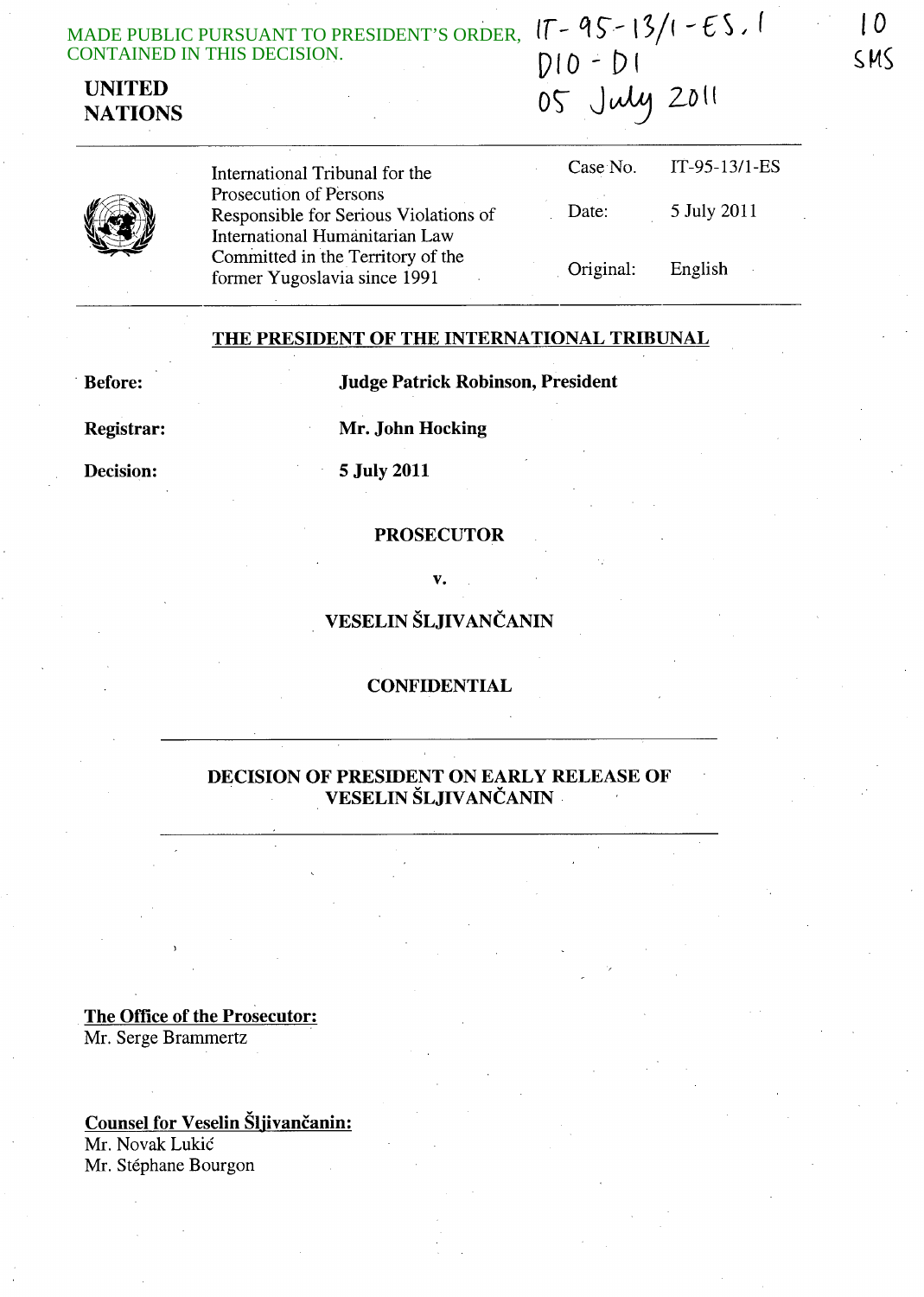1. The International Tribunal for the Prosecution of Persons Responsible for Serious Violations of International Humanitarian Law Committed in the Territory of the former Yugoslavia since 1991 ("Tribunal") is in receipt of a request for early release from Mr. Veselin Sljivancanin, who is currently detained at the United Nations Detention Unit ("UNDU").

## **A. Background**

2. On 01 April 2011, counsel for Mr. Veselin Šliivančanin filed a request for early release pursuant to Article 28 of the Statute of the Tribunal ("Statute"), Rules 124 and 125 of the Rules of Procedure and Evidence of the Tribunal ("Rules"), and paragraph 2 of the Practice Direction on the Procedure for the Determination of Applications for Pardon, Commutation of Sentence, and Early Release of Persons Convicted by the International Tribunal ("Practice Direction").<sup>1</sup> Mr. Šliivančanin maintains that he is eligible for early release as of 19 June 2011, after having served two-thirds of his prison sentence. $2$ 

3. On 16 May 2011, the Registrar, pursuant to paragraphs 2(a), 3(b), and 4 of the Practice .  $\cdot$ Direction<sub>i</sub>, provided me with a report submitted by the UNDU concerning Mr. Sljivančanin's custodial behaviour, dated 18 April 2011, and a psychological health report and corresponding statement of consent for the release thereof signed by Mr. Sljivančanin, dated 16 May 2011.<sup>3</sup>

4. On 16 May 2011, pursuant to paragraph 3(c) of the Practice Direction, the Registrar provided me with a memorandum from the Prosecution discussing Mr. Sljivancanin's level of cooperation with the Office of the Prosecutor.<sup>4</sup>

5. All of the above materials were furnished to Mr. Sljivančanin on 24 May 2011.<sup>5</sup>

6. On 27 May 2011, the Registrar provided me and Mr. Sljivančanin with a memorandum correcting the number of days Mr. Sljivančanin had been reported to have been detained at the UNDU as of 18 April  $2011<sup>6</sup>$ 

7. The Registry, pursuant to Article 5 of the Practice Direction, provided me with Mr. Šljivančanin's response on 1 June  $2011$ .

Case No. IT-95-13/l-ES 5 July 2011

2

 $\it q$ 

<sup>&</sup>lt;sup>1</sup> IT/146/Rev.3, 16 September 2010.

<sup>. 2</sup> *Prosecutor* v. *Veselin Sljivancanin,* Case No. IT-95-13/l-R.1, Application on Behalf of Veselin Sljivancanin for Early Release, 31 March 2011, para. 14 ("Application for Early Release").

<sup>&</sup>lt;sup>3</sup> Memorandum from the Registrar to the President, 16 May 2011 ("Memorandum of 16 May 2011").

Memorandum of 16 May 2011 (Memorandum from the Prosecutor Regarding Mr. Šljivančanin's Co-operation with the Office of the Prosecutor dated 7 April 2011).

Memorandum from Chief of the Immediate Office of the Registrar to Mr. Šljivančanin, 24 May 2011 ("Memorandum of 24 May 2011").

Memorandum from the Registrar to the President, 27 May 2011 ("Memorandum of 27 May 2011").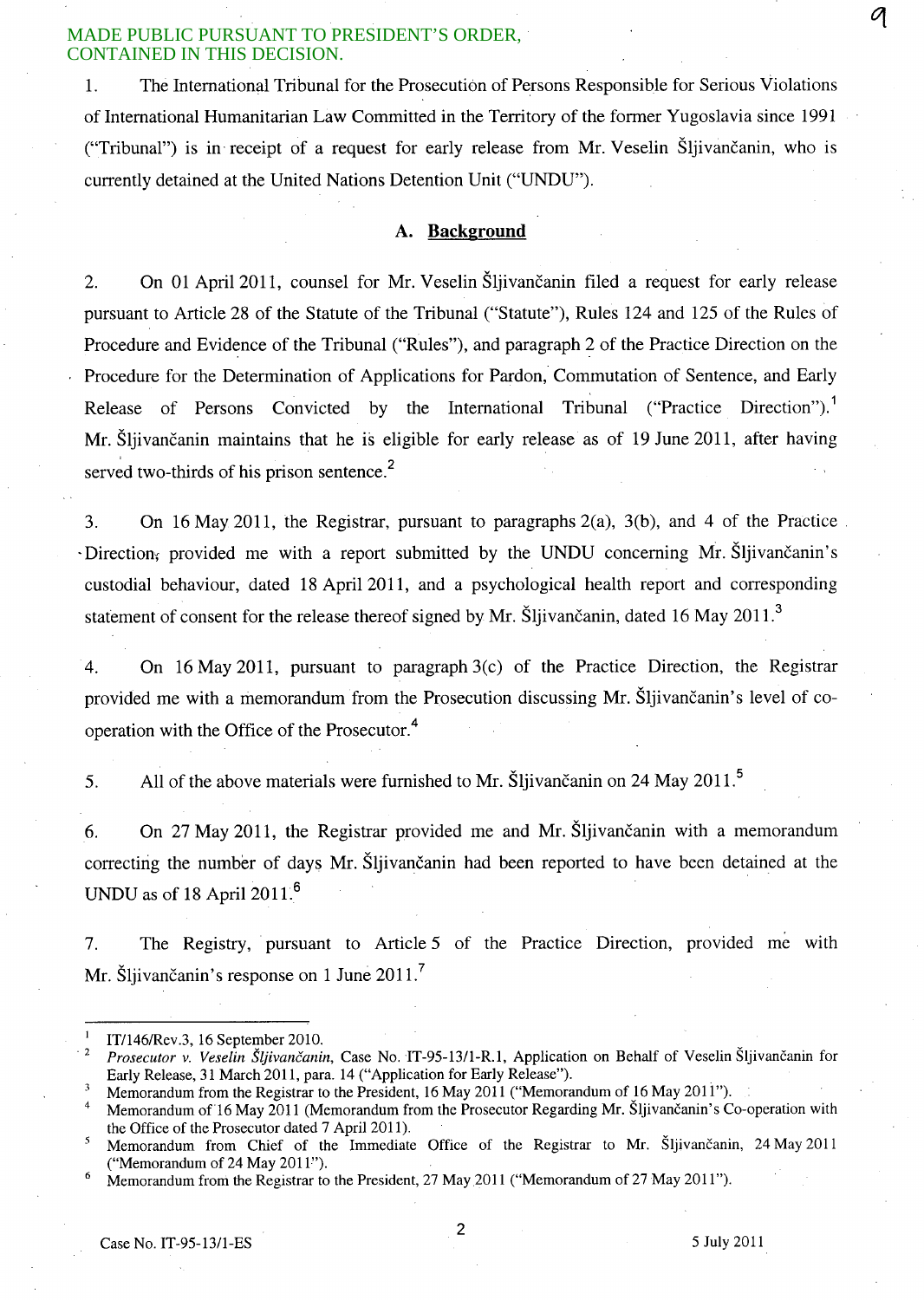### B. Proceedings before the **Tribunal**

8. The initial indictment against Mr. Šljivančanin was filed on 7 November 1995.<sup>8</sup> Amended indictments were confirmed on 3 April 1996,<sup>9</sup> 2 December 1997,<sup>10</sup> 28 August 2002,<sup>11</sup> 9 February 2004.<sup>12</sup> and 26 August 2004.<sup>13</sup> The final indictment was issued on 15 November 2004,<sup>14</sup> in which the Prosecution alleged that Mr. Sliivančanin—in his role as Major, and later Colonel in the Yugoslav Peoples' Army ("JNA")—was individually criminally responsible under Article 7(1), or alternatively, under Article 7(3) of the Statute, for crimes against humanity of persecution, extermination, murder, torture, inhumane acts and for war crimes of murder, torture, and cruel treatment of the Croats and other non-Serbs who were present in the Vukovar Hospital after the fall of Vukovar.<sup>15</sup>

9. Mr. Šljivančanin was taken into the custody of the Tribunal on 13 June 2003 and detained at the UNDU. <sup>16</sup>

10. In its Judgement of 27 September 2007, the Trial Chamber convicted Mr. Sljivancanin, pursuant to Article 7(1) of the Statute, of a single count of persecution, as a violation of the laws or customs of war, under Article 3 of the Statute, for having aided and abetted the torture of prisoners of war at the hangar at Ovčara on 20 November 1991.<sup>17</sup> Mr. Šliivančanin was sentenced to 5 years' imprisonment and was given credit for the time already served since 13 June  $2003$ .<sup>18</sup>

1l. On 5 May 2009, the Appeals Chamber quashed Mr. Sljivancanin's acquittal for having aided and abetted the murder of prisoners of war,<sup>19</sup> having concurred with the Prosecution's submission that Mr. Šljivančanin knew that the Territorial Defence and paramilitaries were capable of killing and that, if no action were taken, there was a real likelihood that the violence would

3

Memorandum from the Registrar to the President, 1 June 2011 ("Memorandum of 1 June 2011").

*Prosecutor v: Mile Mrkfic et al.,* Case:No. IT-95-13-I, Indictment, 7 November 1995.

<sup>&</sup>lt;sup>9</sup> *Prosecutor v. Mile Mrkšić et al.*, Case No. IT-95-13a-I, Indictment, 1 April 1996.

<sup>10</sup>*Prosecutor v. Mile Mrkfic et al.,* Case No. IT-95-13a-PT, Amended Indictment, 2 December 1997.

II *Prosecutor v. Mile Mrkfic et al.,* Case No. IT-95-13/1-PT, Second Amended Indictment, 28 August 2002.

<sup>&</sup>lt;sup>12</sup> Prosecutor v. Mile Mrkšić et al., Case No. IT-95-13/1-PT, Consolidated Amended Indictment, 9 February 2004.

<sup>13</sup>*Prosecutor v. Mile Mrkfic et aI.,* Case No. IT-95-13/l-PT, Second Modified Consolidated Amended Indictment, 26 August 2004. .

<sup>14</sup>*Prosecutor v. Mile Mrkfic et al.,* Case No. IT-95-13/1-PT, Third Consolidated Amended Indictment, 15 November 2004, ("Final Indictment").

<sup>&</sup>lt;sup>15</sup> Final Indictment, paras 28-48.

<sup>16</sup>*Prosecutor v. Mile Mrkfic et aI.,* Case No. IT-95-13/1-T, Judgement, 27 September 2007, para. 709 ("Trial Judgement").

 $\frac{17}{18}$  Trial Judgement, para. 715.

<sup>&</sup>lt;sup>18</sup> Trial Judgement, para. 716.

<sup>19</sup>*Prosecutor v. Mile Mrkfic et aI.,* Case No. IT-95-13/l-A, Judgement, 5 May 2009 ("Appeals Judgement"), paras 103,418.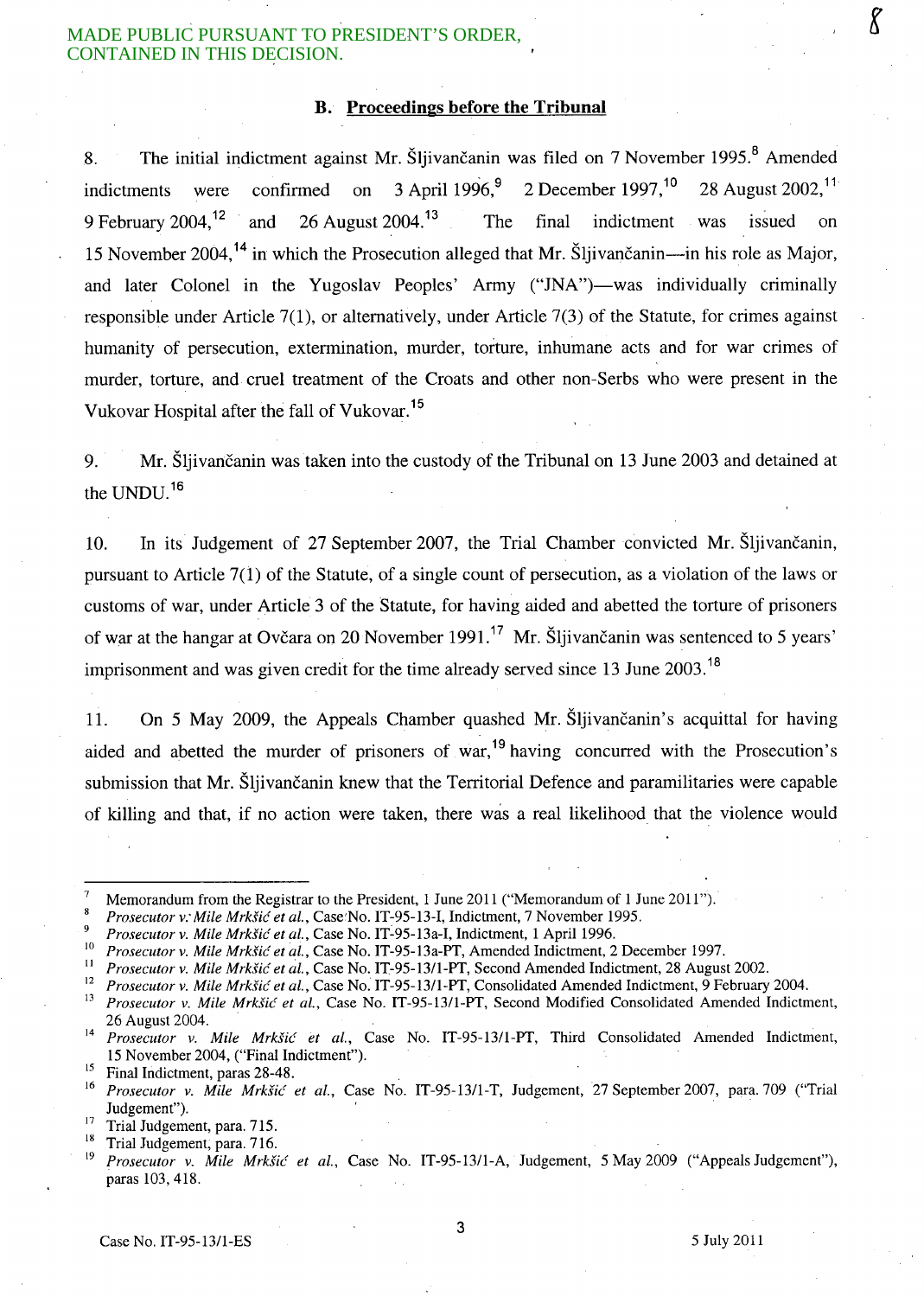escalate.<sup>20</sup> The Appeals Chamber convicted Mr. Sljivancanin under Articles 3 and  $7(1)$  of the Statute for aiding and abetting by omission the murder of 194 individuals.<sup>21</sup> The Appeals Chamber increased Mr. Šliivančanin's sentence to 17 years of imprisonment, subject to credit received under Rule 101(C) of the Rules for the period he had been detained at the UNDU.<sup>22</sup>

12. On 8 December 2010, the Appeals Chamber Review Judgement vacated the additional conviction for aiding and abetting the murder of 194 prisoners of war,<sup>23</sup> as evidence that was previously thought not to be reliable was now proven credible, and thus a new fact had been proved.<sup>24</sup> The Appeals Chamber considered that the reversal of the additional conviction for aiding and abetting the murder of 194 prisoners of war represented a significant reduction in Mr. Šljivančanin's culpability and called for a revision in sentence.<sup>25</sup> The Appeals Chamber quashed Mr. Šljivančanin's sentence of 17 years' imprisonment and imposed a sentence of ten years, subject to credit being given under Rule 101(C) of the Rules for the period he had been detained at the UNDU.<sup>26</sup>

## **c. Applicable Law**

13. Under Article 28 of the Statute, if, pursuant to the applicable law of the State in which the convicted person is imprisoned, he or she is eligible for pardon or commutation of sentence, the State concerned shall notify the Tribunal accordingly, and the President, in consultation with the Judges, shall decide the matter on the basis of the interests of justice and the general principles of law. Rule 123 of the Rules echoes Article 28, and Rule 124 of the Rules provides that the President shall, upon such notice, determine, in consultation with the members of the Bureau and any permanent Judges of the sentencing Chamber who remain Judges of the Tribunal, whether pardon or commutation is appropriate. Rule 125 of the Rules provides that, in making a determination upon pardon or commutation of sentence, the President shall take into account, *inter alia,* the gravity of the crime or crimes for which the prisoner was convicted, the treatment of similarlysituated prisoners, the prisoner's demonstration of rehabilitation, as well as any substantial cooperation of the prisoner with the Prosecution.

14. Although the Statute, Rules, and Practice Direction do not address the situation where a convicted person is detained at the UNDU, rather than in one of the enforcement States, the

 $\frac{24}{25}$  Review Judgement, paras 30-31.

4

 $^{20}$  Appeals Judgement, para. 101.

 $\frac{21}{22}$  Appeals Judgement, para. 103.

<sup>&</sup>lt;sup>22</sup> Appeals Judgement, para. 419 and p. 170.<br><sup>23</sup> Preservitor u. Šlijvenčenin, Case, No. 1

<sup>23</sup>*Prosecutor v. Sljivancanin,* Case No. IT-95-13/1-R.1, Judgement, 8 December 2010 ("Review Judgement"), paras 32-33,37.

Review Judgement, para. 36.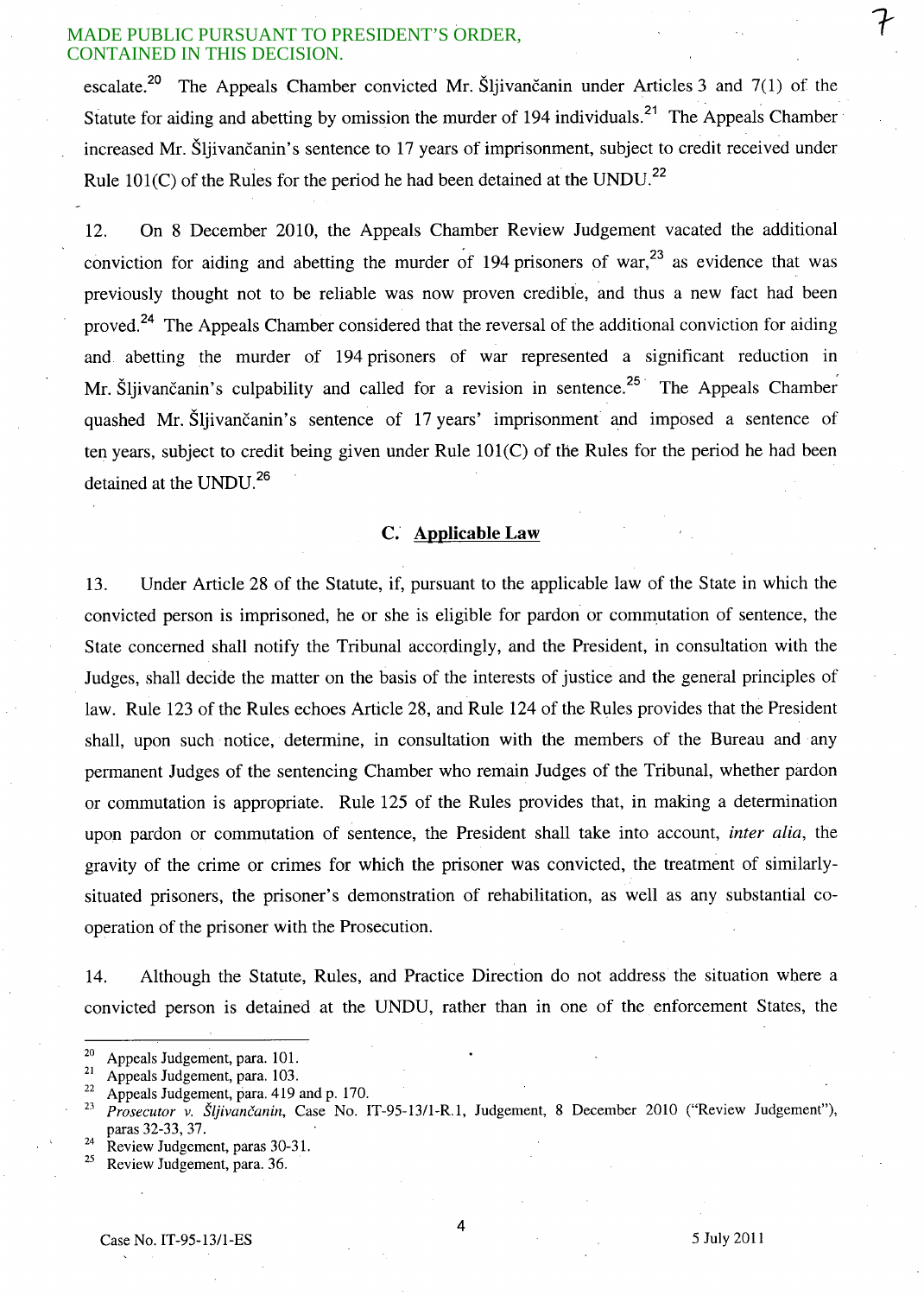conditions for eligibility regarding pardon or commutation of sentence should be applied equally to all individuals convicted and sentenced by the Tribunal, and the eligibility of individuals detained at the UNDU must be determined by reference to the equivalent conditions for eligibility established by the enforcement States.<sup>27</sup>

#### **D. Discussion**

15. In coming to my decision upon whether it is appropriate to grant early release, I have consulted the Judges of the Bureau and the permanent Judges of the sentencing Chambers who remain Judges of the Tribunal.

## 1. Gravity of Crimes

16. Article 125 of the Rules requires me to take into account the gravity of the crimes committed.

17. Mr. Šljivančanin was found guilty of aiding and abetting, by omission, the torture of approximately 200<sup>28</sup> prisoners of war at the hangar in Ovčara.<sup>29</sup> Despite being responsible for the security of the prisoners of war and having visited Ovčara at a time when they were being mistreated, Mr. Šljivančanin did nothing to stop the beatings.<sup>30</sup> Mr. Šljivančanin "failed to give appropriate directions to military police guarding the prisoners, and he failed to secure, or even to seek, their reinforcement, it being within his capacity, and also his authority, to do those things."<sup>31</sup> For these reasons, it was established by the Trial Chamber that Mr. Sliivancanin was criminally responsible for having aided and abetted the torture of prisoners of war at the hangar at Ovčara by his omission to act, pursuant to Articles 3 and  $7(1)$  of the Statute.<sup>32</sup> It was not established, however, that Mr. Sljivancanin was aware or foresaw at that time that the prisoners of war would be executed.<sup>33</sup> According to the Trial Chamber, the circumstances of his conduct that led to his

- $rac{32}{33}$  Trial Judgement, para. 715.<br>Trial Judgement, para. 691.
- 

5

h

 $\frac{26}{27}$  Review Judgement, para. 37.

Prosecutor v. Johan Tarčulovski, Case No. IT-04-82-ES, Decision of President on Early Release of Johan Tarculovski, 23 June 2011, para. 10; *Prosecutor* v. *Milan Gvero,* Case No. IT-05-88-ES, Decision of President on Early Release of Milan Gvero, 28 June 2010, para. 7; *Prosecutor* v. *Milorad Krnojelac,* Case No. IT-97-25-ES, confidential Decision of the President on the Application for Pardon or Commutation of Sentence cif Milorad Krnojelac, 21 June 2005, para. 5; *Prosecutor* v. *Miroslav Kvocka,* Case No. IT-98-30/l-A, Decision on Application for Pardon or Commutation of Sentence, 30 March 2005, para. 4.

 $\frac{28}{29}$  Trial Judgement, paras 526-527.

<sup>&</sup>lt;sup>29</sup> Trial Judgement, para. 715; *see* Appeals Judgement, Disposition; *see* Review Judgement, Disposition.

 $\frac{30}{31}$  Trial Judgement, para. 690.

<sup>31</sup>*Ibid.*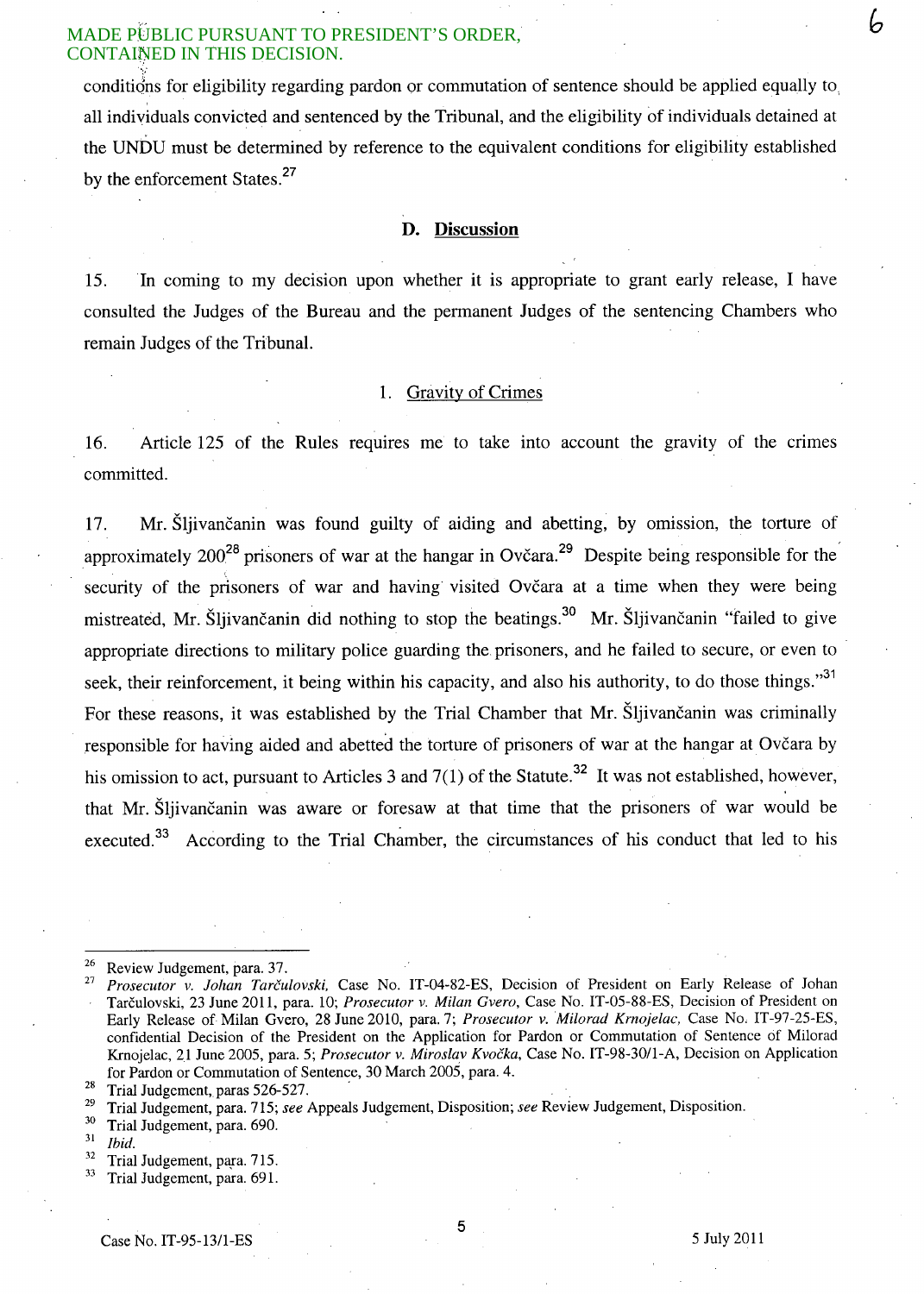conviction "reveal a failure to act to protect from severe criminal abuse the prisoners of war" and "reflects most adversely on him as a person and an officer".<sup>34</sup>

18. The Appeals Chamber found that "the gravity of the crime, and in particular the consequences of the torture upon the victims and their families, the particular vulnerability of the prisoners of war, and the very large number of victims," leads to the conclusion that a "sentence of five years' imprisonment is so unreasonable that it can be inferred that the Trial Chamber must have failed to exercise its discretion properly".<sup>35</sup> In the Appeals Chamber Review Judgement, the Appeals Chamber again observed that Mr. Sljivančanin's aiding and abetting the torture of approximately 200 prisoners of war was an extremely serious crime.<sup>36</sup>

19. Based upon the foregoing, I am of the view that Mr. Sljivancanin's crimes are of a high gravity, and that this is a factor that weighs against granting him early release.

## 2. Treatment of Similarly-situated Prisoners

20. I note that Mr. Šljivančanin will have served approximately 2,434 days in custody in Belgrade and the UNDU on or about 20 June 2011, which represents two-thirds of the prison term imposed by the Appeals Chamber.<sup>37</sup> It is the practice of the Tribunal to consider the eligibility of convicted persons for early release only when they have served two-thirds of their sentence.<sup>38</sup> I

 $\frac{34}{35}$  Trial Judgement, para. 704.

 $\frac{35}{36}$  Appeals Judgement, para. 413.

 $rac{36}{37}$  Review Judgement, para. 36.<br> $rac{36}{37}$  See Memorandum of 27 Ma

See Memorandum of 27 May 2011. Independent calculations have determined that Mr. Sljivančanin will have served two-thirds of his prison sentence on 20 June 2011, and not 19 June 2011 as asserted. *See* Memorandum of 1 June 2011 (Written Response from Mr. Sljivancanin's counsel to the President, 30 May 2011).

<sup>&</sup>lt;sup>38</sup> Prosecutor v. *Johan Tarčulovski*, Case No. IT-04-82-ES, Decision of President on Early Release of Johan Tarculovski, 23 June 2011, para. l3; *Prosecutor* v. *Blagoje Simic,* Case No. IT-95-9-ES, Decision of President on Early Release of Blagoje Simic, 15 February 2011, para. 20; *Prosecutor* v. *Darko Mrda,* Case No. IT-02-59-ES, Decision of President on Early Release of Darko Mrda, 1 February 2011, para. 15; *Prosecutor* v. *Ivica Rajic',* Case No. IT-95-12-ES, Decision of President on Early Release of Ivica Rajic, 31 January 2011, para. 14; *Prosecutor* v. Zoran Žigić, Case No. IT-98-30/1-ES, Decision of President on Early Release of Zoran Žigić, 8 November 2010, para. 12; *Prosecutor* v. *Haradin Bala,* Case No. IT-03-66-ES, Decision on Application of Haradin Bala for Sentence Remission, 15 October 2010, para. 14; *Prosecutor v. Momčilo Krajišnik*, Case No. IT-00-39-ES, Decision of President on Early Release of Momcilo KrajiSik, 26 July 2010, para. 14; *Prosecutor* v. *Milan Gvero,* Case No. IT-05-88-ES, Decision of President on Early Release of Milan Gvero, 28 June 2010, para. 8; *Prosecutor* v. *Du§ko Sikirica,* Case No. IT-95-8-ES, Decision of President on Early Release of Dusko Sikirica, 21 June 2010, para. 13; *Prosecution* v. *DragainZelenovic,* Case No. IT-96-2312-ES, Decision of the President on Application for Pardon or Cummutation of Sentence of Dragan Zelenovic, 10 June,201O, para. 13; *Prosecutor* v. *Dario Kordic,* Case No. IT-95-14/2-ES, Decision of President on Application for Pardon or Commutation of Sentence of Dario Kordic, l3 May 2010, para. 13; *'Prosecutor* v. *Mlado Radi<f,* Case No. IT-98-30/l-ES, Decision of President on Application for Pardon or Commutation of Sentence of Mlado Radic, 23 Apri1201O, paras 12-13; *Prosecutor* v. *Mitar Vasilijevic,* Case No. IT-98-32-ES, Public Redacted Version of Decision of President on Application for Pardon or Commutation of Sentence of Mitar Vasiljevic, 12 March 2010, para. 14; *Prosecutor* v. *Dragan lokic,* Case No. IT-02-60-ES & IT-05-88-R.77.1-ES, Public Redacted Version of Decision of President on Application for Pardon or Commutation of Sentence of Dragan Jokić of 8 December 2009, 12 January 2010, para. 14; *Prosecutor v. Biljana Plavsic,* Case No. IT-00-39 & 40/1-ES, Decision of the President on the Application for Pardon or Commutation of Sentence of Mrs. Bi1jiana Plavsic, 14 September 2009, para. 10.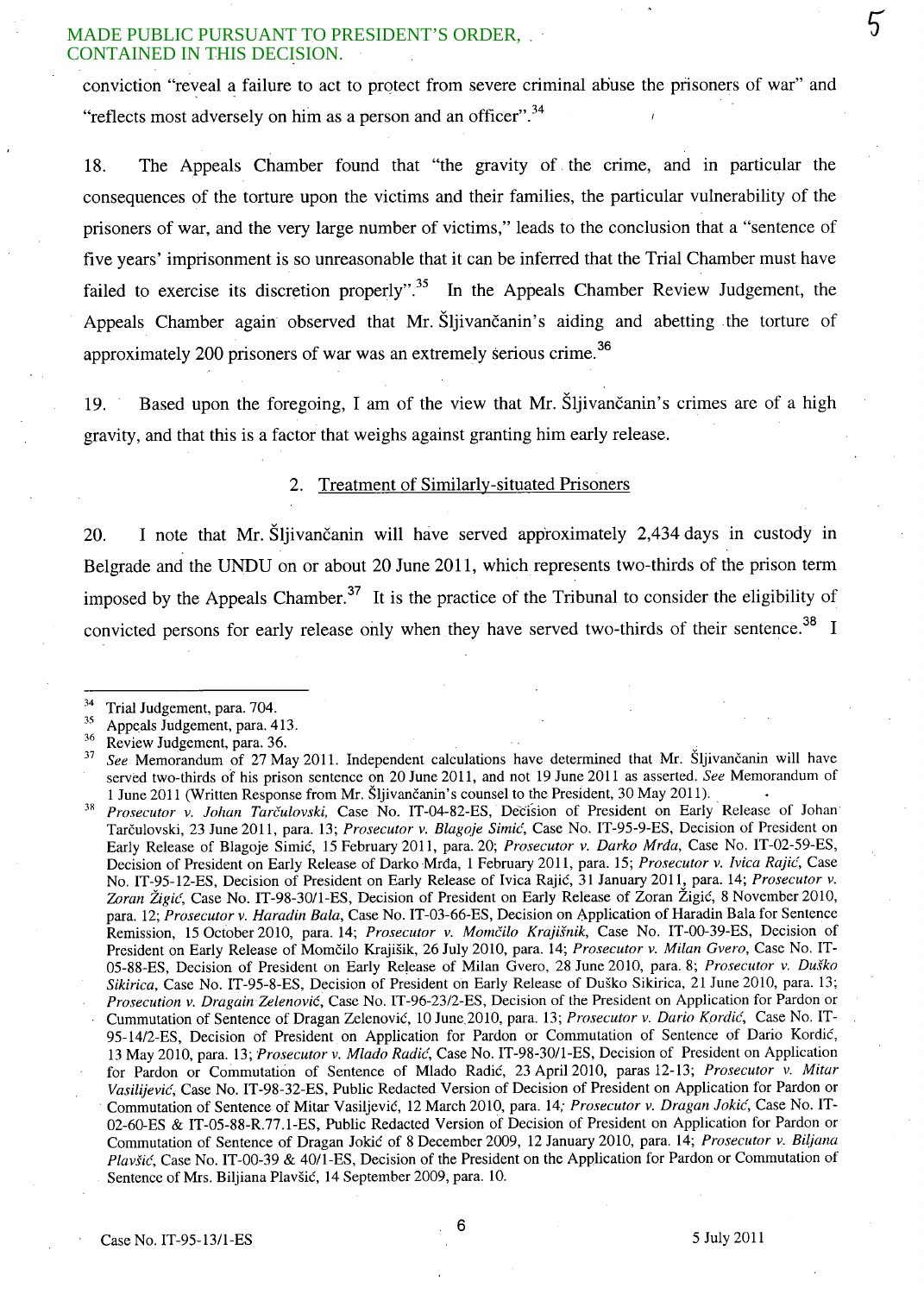note that a convicted person reaching two-thirds of his sentence is merely eligible for early release and not entitled to such a release.

21. Taking into account the treatment of similarly-situated prisoners, I am of the view that the amount of time that Mr. Šljivančanin has served militates in favour of his early release.

## 3. Demonstration of Rehabilitation

22. Rule 125 of the Rules provides that the President shall take into account the prisoner's demonstration of rehabilitation. Paragraph 3(b) of the Practice Direction states that the Registry shall request reports and observations from the relevant authorities as to the behaviour of the convicted person during his or her period of incarceration.

23. I take note of a memorandum, dated 18 April 2011, from the Deputy Commanding Officer of the UNDU, in which he states that "Mr. Sljivancanin has at all times shown respect for the management and staff of the unit and has complied with both the Rules of Detention and the instructions of the Detention Officers."<sup>39</sup> The Deputy Commanding Officer explains that Mr. Sljivančanin has integrated well into the pattern of life in custody while participating fully in the programme and has consistently maintained good relations with a "wide group" of fellow detainees.<sup>40</sup> Mr. Šljivančanin also "regularly assists in the library and has been heavily involved in I the reorganization of the facility to the benefit of all detainees."<sup>41</sup> It was further submitted by the Deputy Commanding Officer that Mr. Šljivančanin found it difficult to come to terms with his increased sentence after appeal and review, but remained psychologically balanced at all other times and was able to maintain his emotional stability by continued good relationships with his family members.<sup>42</sup>

24. Paragraph 3(b) of the Practice Direction envisages reports from enforcement States regarding the mental condition of the convicted person during his incarceration. The Reporting Medical Officer of the UNDU submitted a letter on 18 April 2011, stating that, following his examination, he concluded that Mr. Sljivančanin was not suffering from any psychological or psychiatric condition.43 The Reporting Medical Officer added, "as with all persons detained,

<sup>43</sup> Memorandum of 16 May 2011 (Statement from the Reporting Medical Officer at UNDU dated 16 May 2011).

7

4

<sup>&</sup>lt;sup>39</sup> Memorandum of 16 May 2011 (Memorandum from UNDU Regarding Mr. Šljivančanin's Custodial Behaviour dated 18 April 2011).

*<sup>40</sup> Ibid.* 

<sup>41</sup>*Ibid.* 

*<sup>42</sup> Ibid.*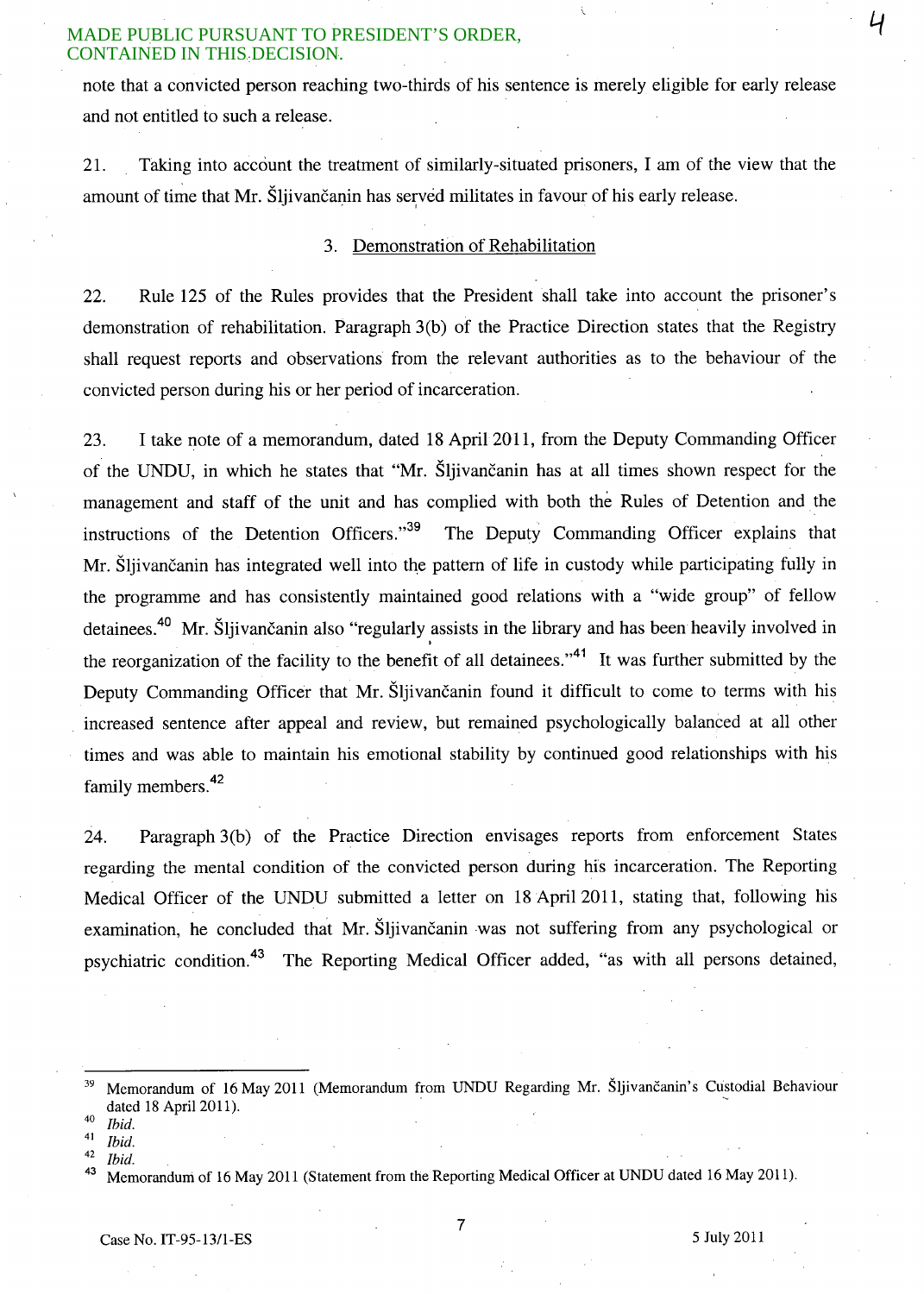Mr. Veselin Šliivančanin's state of mind is influenced by being incarcerated. He experienced some problems on the proclamation of the verdict; for which he was treated successfully."<sup>44</sup>

25. Should Mr. Šliivančanin be released, he plans to live with his family.<sup>45</sup> He has maintained good relationships with his family members throughout his period of incarceration.<sup>46</sup> Mr. Sljivancanin's family, accordingly, remains united and looks forward to providing the necessary "family atmosphere and stability; thereby facilitating his social rehabilitation."<sup>47</sup> In addition; I recall· that the Trial Chamber noted that, following his resignation from the JNA, Mr. Šliivančanin had integrated successfully into civilian life.<sup>48</sup>

26. Mr. Sljivancanin also expresses, in his request for early release, "remorse for the terrible events which took place not only in Vukovar but all over the territory of the former Yugoslavia."<sup>49</sup>. Mr. Šljivančanin maintains that "his involvement in the war was never ethnically motivated."<sup>50</sup> I note that Mr. Sliivancanin expresses sympathy for the victims of the conflict in the former Yugoslavia, and in Vukovar in particular, but does not express remorse for his own crimes, as he does not link the fate of the victims to his own actions.

27. Based on the foregoing, I consider that Mr. Šljivančanin has demonstrated some signs of rehabilitation, which weighs in favour of his release.

## 4. Substantial Co-operation with the Prosecution

28. Rule 125 of the Rules states that the President shall take into account any substantial'cooperation of the prisoner with the ICTY Prosecutor. Paragraph 3(c) of the Practice Direction states that the Registry shall request the Prosecutor to submit a detailed report of any co-operation that the convicted person has provided to the Office of the Prosecutor and the significance thereof.

29. On 7 April 2011, the Prosecutor submitted a memorandum stating that Mr. Šljivančanin has not co-operated with the Prosecution in the course of his trial, appeal, or enforcement of his sentence. Mr. Šljivančanin submits that he substantially co-operated with the Trial Chamber and the Prosecution by giving his consent for trial proceedings to continue in his absence while he

<sup>44</sup>*Ibid.* 

 $^{45}$  Application for Early Release, para. 27.

Memorandum of 16 May 2011 (Memorandum from UNDU Regarding Mr. Šljivančanin's Custodial Behaviour dated 18 April 2011).

 $^{47}$  Application for Early Release, para. 28.

<sup>&</sup>lt;sup>48</sup> Trial Judgement, para. 705; Application for Early Release, para. 29.

 $^{49}$  Application for Early Release, para. 36.

*<sup>50</sup> Ibid.*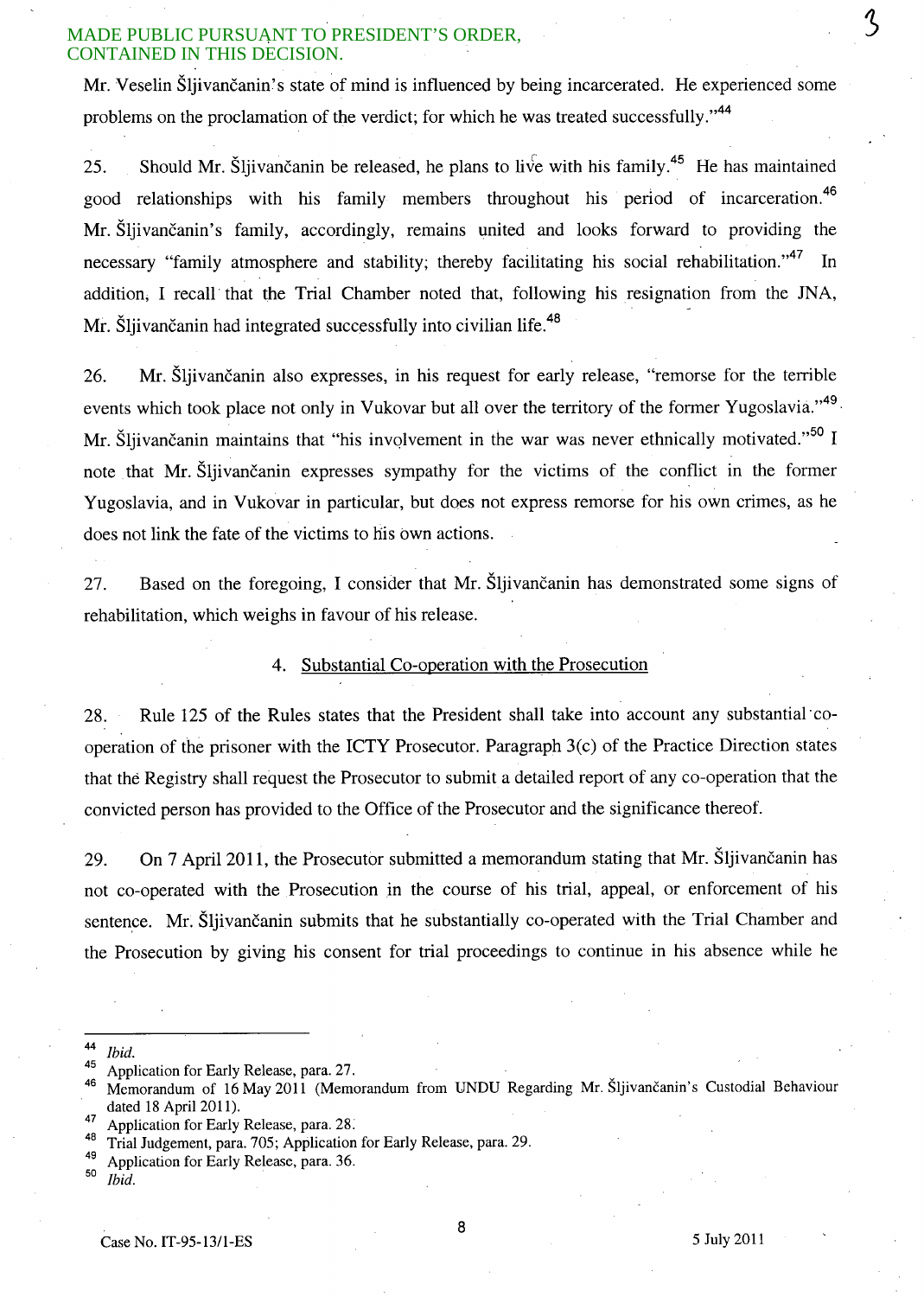underwent surgery.<sup>51</sup> Although Mr. Šliivančanin's acquiescence to the trial continuing in his absence for four days possibly contributed to the efficient progression of proceedings, it does not constitute co-operation with the Prosecution. Even if it could be considered co-operation with the Prosecution, it could not be deemed substantial.

30. In all, I consider the factor of co-operation to be a neutral one.

# 5. Conclusion

31. . Taking all of the foregoing into account and having considered those factors identified in Rule 125 of the Rules, I consider that, while the gravity of Mr. Sljivancanin's crimes is high, the time that he has served in detention and his demonstration of some rehabilitation militate in favour of his release. I am therefore of the view that Mr. Sljivancanin should be granted early release.

32. I note that my colleagues unanimously share my view that Mr. Sljivančanin should be granted early release.

<sup>51</sup> Application for Early Release, para. 42; Memorandum of 1 June 2011 (Written Response from Mr. Sljivancanin's counsel to the President dated 30 May 2011).